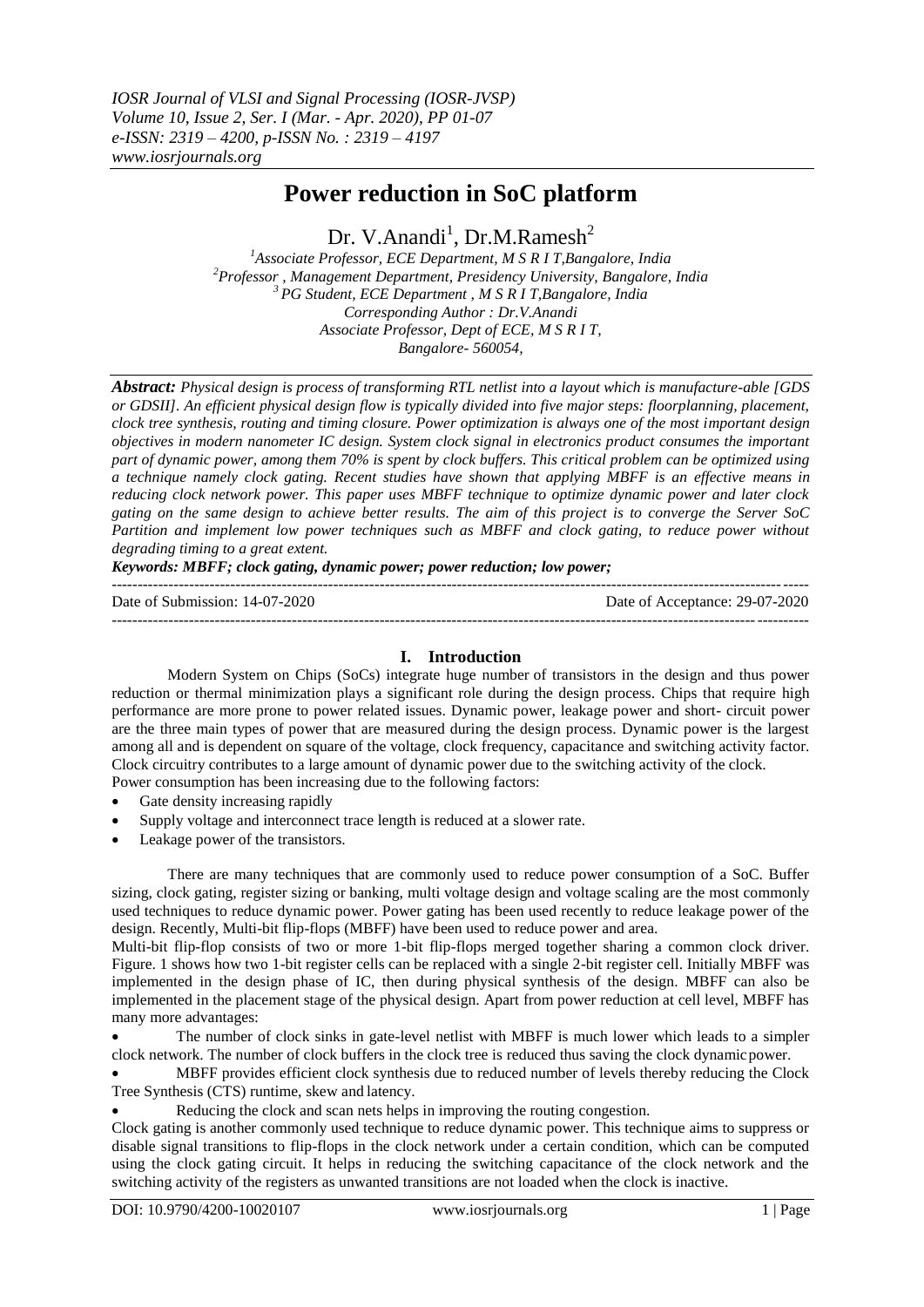

In this paper, we will experiment MBFF implementation in placement stage of physical design and in both synthesis and placement stages of physical design and compare the results. Section 2 will contain the details of MBFF implementation. Section 3 will contain implementation of clock gating post MBFF implementation in order to achieve better results. Section 4 will contain the results and analysis of the experiments and section 5 will conclude this paper.

#### **II. MBFF Implementation**

Synthesis and physical implementation tools can organize multiple register bits into groups called ―multibit components‖ in the RTL bus inference flow or ―banks‖ in the placement- aware flow, this process is also known as vectoring. To support multibit register flows, the logic library and physical library must contain both single-bit and multibit library cells, and the multibit cells must meet certain requirements so that the tools can recognize them as functionally equivalent to a group of single-bit cells.





Design Compiler and IC Compiler of Synopsys were the tools used for implementation ofMBFF. **2.1: Library requirements for implementing MBFF**

(1) To perform mapping from single-bit to multibit registers, the tool checks for matching pin functions and naming conventions in the multibit register pins as shown in Figure 2. For example, if a single-bit register has Q and QN outputs, the tool can replace this register only with a multibit register that also has Q and QN outputs for each output register bit.

(2) The Design Compiler Graphical and IC Compiler tools do not support multibit registers that have a control pin for an individual bit, as shown in Figure. 3.

**Fig 3.** Multibit Registers with a Control Pin for an Individual Bit Are Not Supported

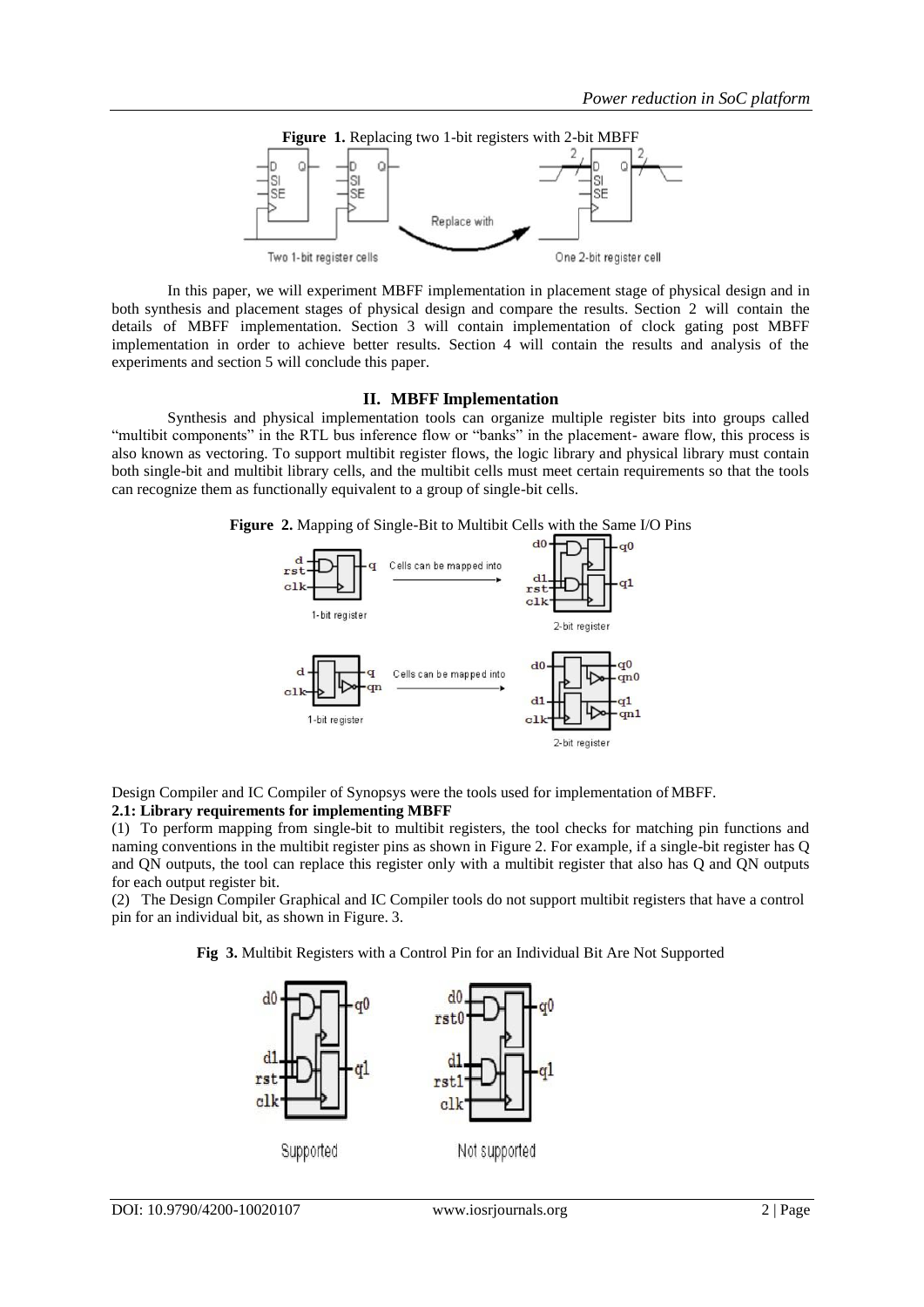#### **2.2: Implementation of MBFF**

The following procedure was used to implement MBFF:

(1) Exclude the cells from getting swapped with its corresponding multibit version. The cell typesinclude RTL specified cells, scan cells, macros, enable registers, debug cells, and design specific cells.

(2) Set the bounding bow for the pair search.

(3) Set the maximum capacitance difference allowed for clustering the cells.<br>
(4) The size of the merged cell should be controlled based on timing of

The size of the merged cell should be controlled based on timing or power requirements. For timing,the smallest cell with Cmax bigger than the original cell is taken whereas for power the smallest cell with largest Cmax smaller than the original cell is taken.

(5) The single-bit registers groups should be identified that can be replaced by multibit registers and then modify the netlist accordingly or generate a banking script file which can then be sourced back into the tool to replace single-bit cells with multibit cells. This is achieved using an input mbit-map file.

(6) New multibit cell from a list of registers or latches are created in the current design. All the single-bit cells in list are replaced by one multi-bit cell.

(7) It should be verified that the cells in the list exist in the design and have valid locations, and do not have a "dont touch" or "fixed" attribute.

(8) The order of the specified cells determines the pin connection order of the new multibit cell. For example, a net connected to the third specified cell in the list will be connected to the third bit of the multibit cell inserted by the command.

(9) If the multi-bit library cell has a larger bit-width than the total bit-width of the specified cells, the pins of the unused bits of the cell are left dangling. If a pin of a specified cell does not have a corresponding pin in the multibit library cell, the pin is disconnected.

(10) For the final merging of cells, the multibit register is created, the single bit cells are disconnected from the nets and then those nets are re-connected to the multibit registers.

(11) Legalize placement of the multibit flip flops.

In experiment 1, MBFF was implemented only in the placement stage and results were tabulated. In experiment 2, we tried implementing MBFF in both synthesis and placement stage and results were tabulated as shown in Table 1.

#### **Table 1.** MBFF Results

| (Power in | No Vectoring | Vectoring in | Vectoring in |
|-----------|--------------|--------------|--------------|
| mW        |              | Place        | syn+Place    |
| Fub A     | 31           | 27.5         | 26.86        |



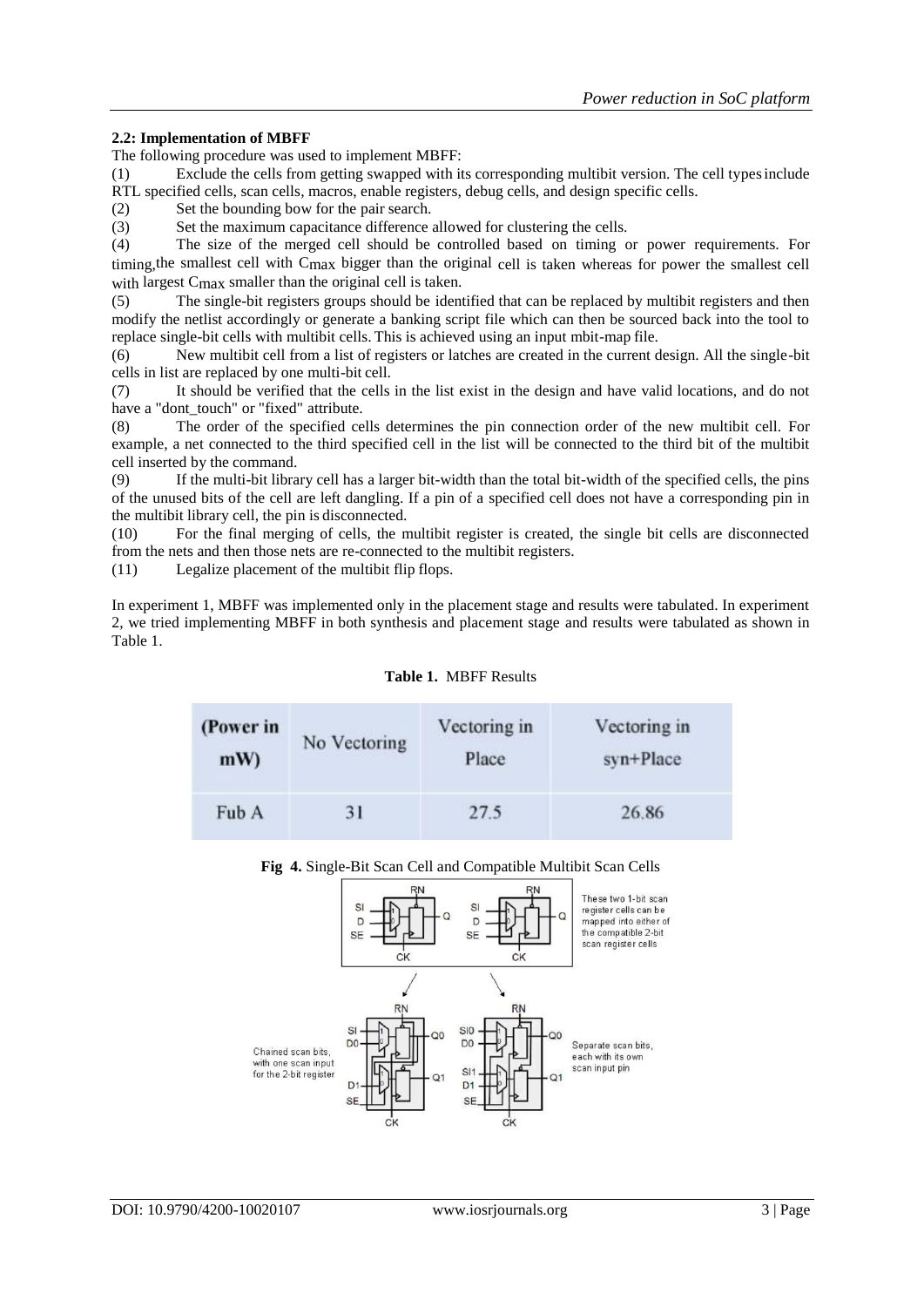#### **2.3: Commands used for MBFF**

#### **(1) Identify\_register\_banks**

The identify register banks command assigns the single- bit registers in the design into groups according to the input map file and register group file. It does not actually replace the single-bit registers. Instead, it writes out a banking script file containing create\_register\_bank commands. To perform register banking and change the design netlist, you need to execute the script file.Figure. 5 shows the full syntax of identify\_register\_banks command.

Fig 5. Syntax of identify register banks command

```
identify register banks
  [-input map file file name]
  -output_file file_name
 [-register group file file name]
 [-maximum_flop_count integer]
  [-minimum flop count integer]
 [-exclude instances exclude cells]
 [-wns_threshold percentage]
 [-wns_threshold_file file_name]
 [-common_net_pins names]
 [-name_prefix prefix]
 [-exclude_library_cells library_cells]
  [-exclude size only flops true | false]
  [-exclude_start_stop_scan_flops true | false]
 [-multibit_components_only]
```
#### **(2) Create\_register\_bank**

To prepare for replacing single-bit registers with multibit registers, the tool writes out a banking script containing create register bank commands. You need to execute the script to carry out the actual replacement of single-bit cells with multibit cells. You can insert, delete, and edit the create\_register\_bank commands in the script file to modify the banking behaviour of the script. You can also execute the create\_register\_bank command by itself to perform a specific banking task.

### **III. Clock gating implementation**

Although MBFF has reduced the power consumption, we have gone one step ahead to implement latch-based clock gating on the design in which MBFF was implemented in both synthesis and placement stages to optimize the dynamic power to a greater extent. The below steps are used to insert clock gatesin the design and perform synthesis on the gated logic:

(1) RTL is read in the form of .v or .sv file.

(2) <sup>c</sup>compile ultra –gate clock' command is used to compile the gated design.

(3) The clock gate is inserted in the registers qualified for clock-gating during the compilation process. By default, the compile\_ultra command uses the set clock gating style command's default settings during clockgate insertion, and also honors the setup, hold, and other restrictions specified in the technology libraries. Use the set clock gating style command before compiling your design to override the setup and hold values specified in the library.

(4) The scan enable and test mode ports and pins are connected using the ‗insert\_dft' command.

(5) <sup>t</sup>report clock gating' command is used to obtain the list of gating cells and registers in the design. (6) ‗report\_power' command illustrates the dynamic power of the design post clock-gating

implementation.

### **3.1: Issues in implementing clock gating**

- The gating cell must not alter the clock period, it must only turn on or turn off the clock.
- Timing violations that occur after clock gating implementation has to be fixed using any of the general timing fixation techniques as used in general physical design flow.
- Generally, clock skewing/buffering near the endpoint of the data-path is used to fix timing violations.
- If there is a dividing clock in the design, the designer should be careful while implementing clock gating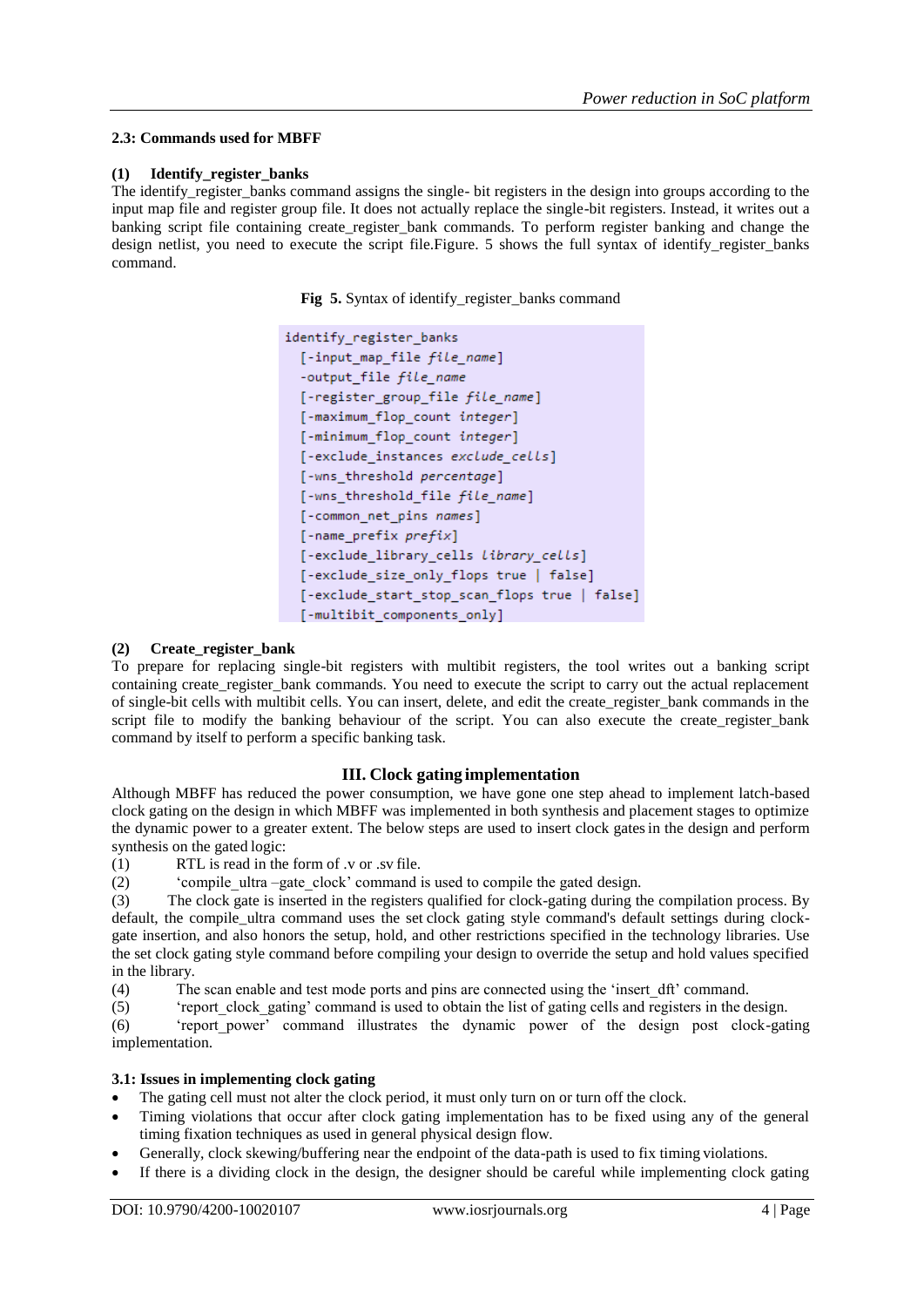and not alter the phase of the clock.

- Improper clock gating can cause glitches in the clock waveform which will affect the proper functioning of the circuit.
- Also, major functional problems can occur if the control signal of the clock gate is not designed properly.
- Clock gating implementation is tough when thedesign is complex and also increases the silicon area of the chip.

## **IV. Results and Discussion**





Figure. 6 shows the layout of the design on which experiments were performed. Figure. 7 shows how for 1-bit registers are swapped into a single 4-bit register from the same technology library. Table I shows the results of Multi-bit flip flop implementation. Initially without any power optimization the total power of the design was 31mW. When vectoring (use of MBFF) was implemented only in placement stage of physical design the power was 27.5mW. We had recovered 11.3% of total power. Later in another experiment on the same design, we implemented vectoring in both synthesis and placement stages of physical design and the result obtained was 26.86mW of power i.e. 13.35% of power was recovered.



## **Fig 7.** Four 1-bit registers swapped into a single 4-bit register

Hence we conclude that implementation of MBFF in both synthesis and placement stages will yield better results than implementing only in placement stage. Power and area can be recovered at the cost of increased runtime in the latter case. Figure. 8 shows the report of multi-bit implementation in both synthesis and placement generated using the 'report multibit' command in IC Compiler. The vectoring percentage of sequential cells, also known as sequential cells banking ratio is 64.93% and that of flops, known as flops banking ratio is 67.03%.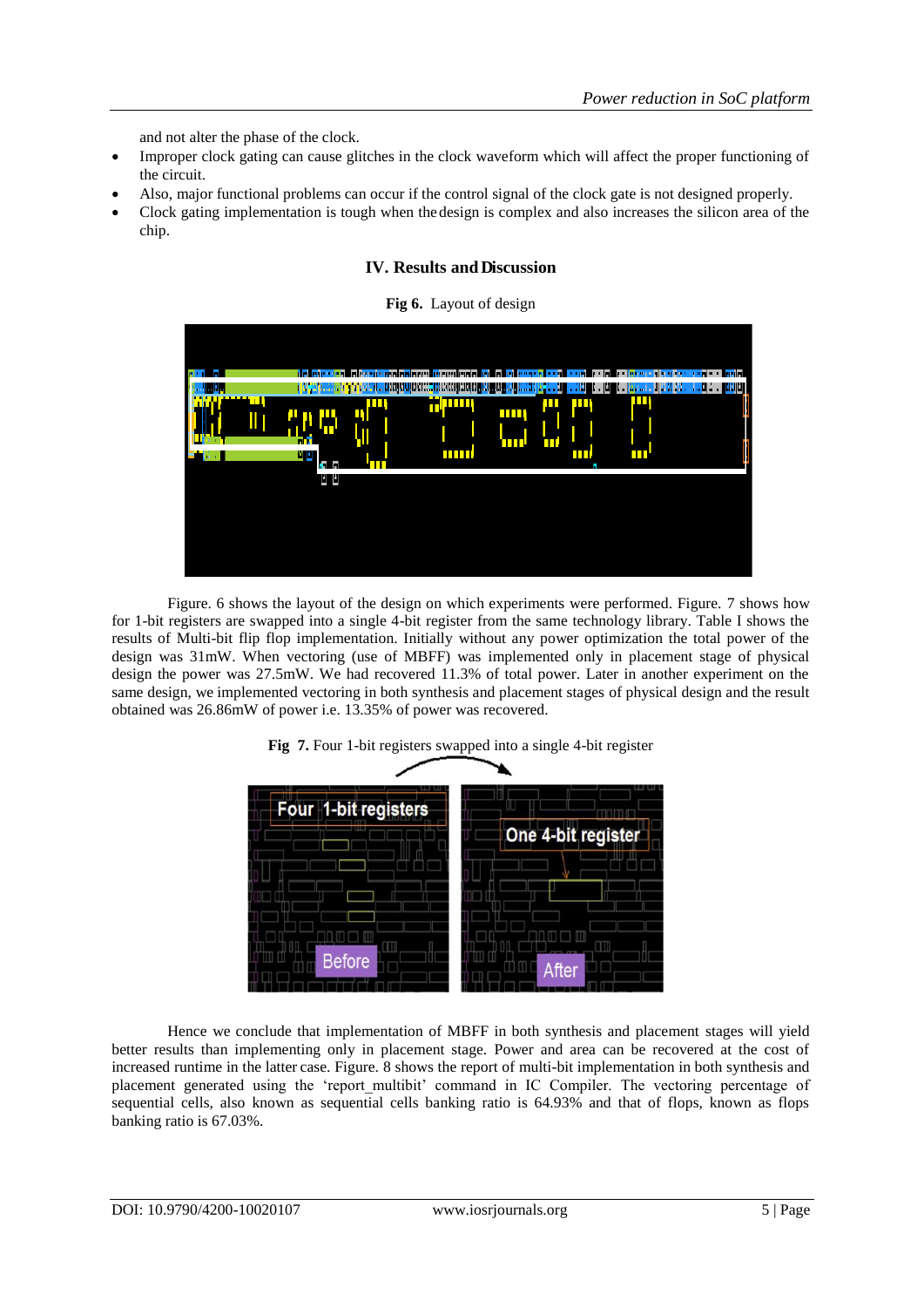**Fig 8.** Vectoring percentage icc2\_shell> -<br>\*\*\*\*\*\*\*\*\*\*\*\*\*\*\* Report : report\_multibit Design : chtopaonhn4 Version: M-2016.12-SP5-2 Thu Jan 17 11:10:46 2019 Date \*\*\*\*\* Total Number of Registers:18672<br>Number of Single bit Flops:8823<br>Number of Single bit Latches:873<br>Number of Multibit Flops:8970<br>Number of Multibit Latches:6<br>Tatal number of Multibit Latches:6 Total number of single-bit equivalent registers:<br>
(A) Single bit flops:8823<br>
(B) Single bit latches:873<br>
(C) Multibit flops:17940<br>
(D) Multibit latches:12<br>
(D) Multibit latches:12<br>
(D) Multibit latches:12<br>
(D) Multibit lat Sequential cells banking ratio<br>(C + D) / (A + B + C + D): 64.93% Flops banking ratio<br>(C) / (A + C): 67.03% Multibit Register Decomposition

Clock gating results are shown in Table 2. It is evident that clock gating efficiency is highest when minimum bitwidth is taken as 2 bits i.e. 2 flip-flops are gated together. If there is a constraint on area, then choosing minimum bitwidth to be 4 is ideal. Clock gating helps to reduce the dynamic power of the design and has minimum impact on leakage power. Slight variation in leakage power values is caused due to types of cells in the technological library. Clock gating efficiency is a percentage which defines the amount of time a register remains gated for a specific switching activity. For an entire design, CGE is calculated as the average of gating efficiencies of all registers. CGE is inversely proportional to the switching activity, thereby reducing the switching activity can help to improve the clock gating efficiency.

| <b>Table 2.</b> Clock gaining results |              |         |              |                  |  |  |
|---------------------------------------|--------------|---------|--------------|------------------|--|--|
| Minimum                               | Clock gating | Dynamic | Leakage      | Total Power (mW) |  |  |
| Bitwidth                              | efficiency   | power   | Power $(mW)$ |                  |  |  |
|                                       |              | (mW)    |              |                  |  |  |
|                                       | 81.36        | 20.83   | 4.57         | 25.4             |  |  |
|                                       | 79.99        | 21.53   | 4.46         | 25.99            |  |  |
|                                       | 77.86        | 21.9    | 4.45         | 26.35            |  |  |

**Table 2.** Clock gating results

#### **V. Conclusion and future scope**

Experimental results on the technology used indicate that MBFF is very effective and efficient method in deep sub microdesign to reduce power, save area and improve routing of clock tree. Amount of power being reduced is ~5 to 15% when the power is between ~25 to 75mW. (It is also design specific).

In this paper, we have implemented MBFF and clock gating on the design. In our design, the power before applying MBFF was 31mW and after applying MBFF in both synthesis and placement, the power is 26.86mW. We have recovered 13.35% of power using MBFF.We have implemented clock gating on the results of MBFF and the power obtained when minimum bit-width was taken as 2 is 25.4mW. Thus implementing MBFF in both synthesis and placementfollowed by clock gating with minimum bitwidth of 2 bits has recovered 18% of total power.These techniques can be further implemented in complex cores and IPs as well as in partitions where the area constraints are more. MBFF with 4-bits and 8-bits can be used if the cells are available in the technology library. Also, Power gating technique can be used in combination with MBFF in order to achieve better results.

#### **References:**

[1]. Lekbir Cherif, Mohamed Chentouf, Jalal Benallal, Mohammed Darmi, Rachid Elgouri, Nabil Hmina "Usage and impact of multibit flip-flops low power methodology on physical implementation", 4th International Conference on Optimization and Applications (ICOA), DOI: 10.1109/ICOA.2018.8370498, 26-27 April 2018

<sup>[2].</sup> Madhushree and Niju Rajan, "Dynamic Power Optimization Using Look- Ahead Clock Gating Technique", 2nd IEEE International Conference On Recent Trends in Electronics Information & Communication Technology (RTEICT), May 19-20, 2017, India.

<sup>[3].</sup> Mark Po-Hung Lin, Chih-Cheng Hsu, and Yu-Chuan Chen, "Clock-Tree Aware Multibit Flip-Flop Generation During Placement for Power Optimization", IEEE Transactions On Computer-Aided Design Of Integrated Circuits And Systems, Vol. 34, No. 2, February 2015

<sup>[4].</sup> Jitesh Shinde, S. S. Salankar, "Clock gating — A power optimizing technique for VLSI circuits", Annual IEEE India Conference, DOI: 10.1109/INDCON.2011.6139440, 16-18 Dec. 2011

<sup>[5].</sup> Chih-Cheng Hsu, Yu-Chuan Chen, Mark Po-Hung Lin, "In-Placement Clock-Tree Aware Multi-Bit Flip-Flop Generation for